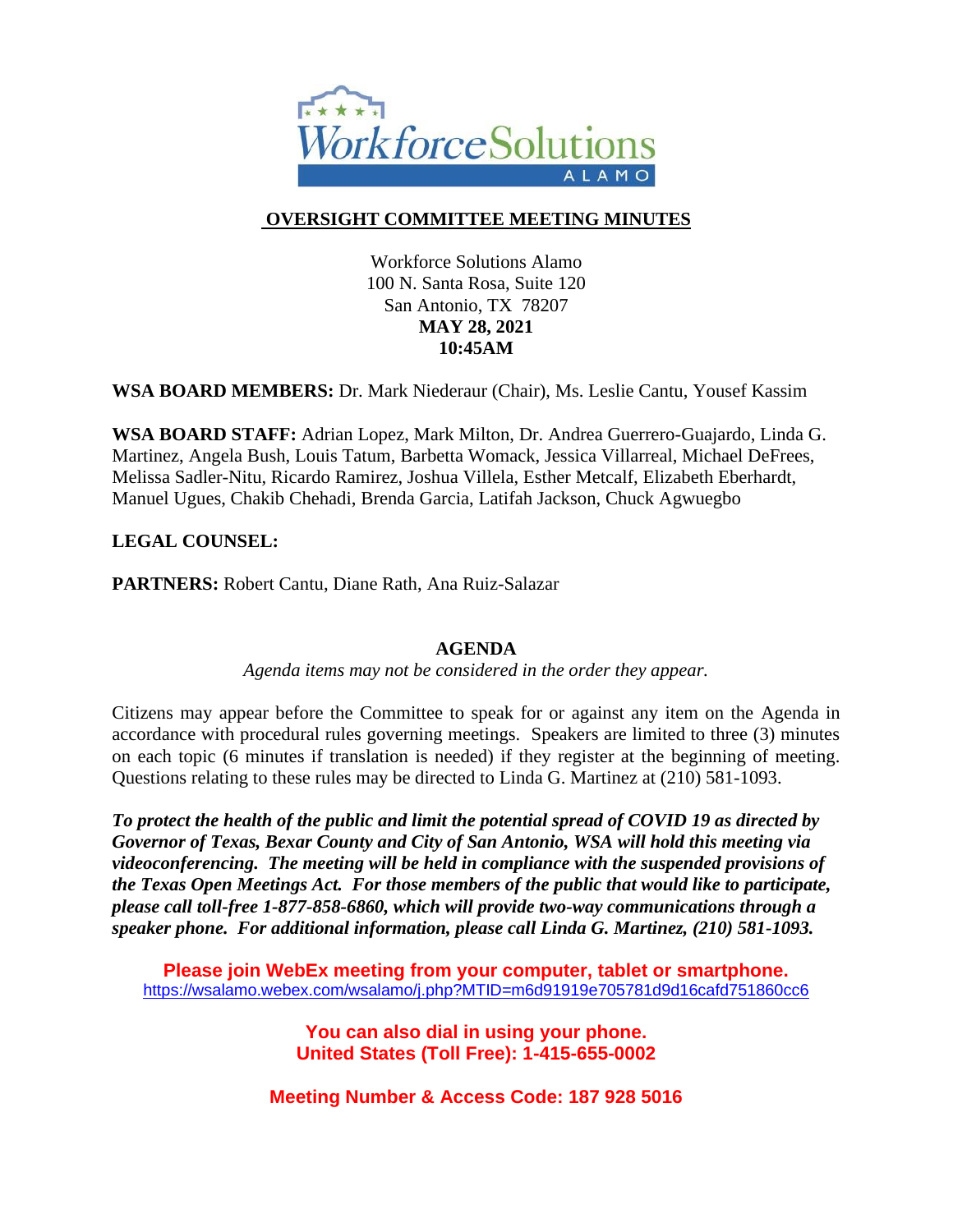### **New to WebEx? Get the app now and be ready when your first meeting starts:**  <https://www.webex.com/>

**During the Public Comments portion of the meeting (Agenda Item 3), the Public may type their name into the chat box or unmute themselves and state their name. The meeting host will call each member of the public for comments, in the order their names were submitted.**

- I. CALL TO ORDER AND QUORUM DETERMINATION Presenter: Dr. Mark Niederaur, Chair **The meeting was called to order at 10:45AM**
- II. DECLARATION CONFLICT OF INTEREST Presenter: Dr. Mark Niederaur, Chair **There are no conflicts of interest.**
- III. PUBLIC COMMENT Presenter: Dr. Mark Niederaur, Chair **There are no public comments.**
- IV. CONSENT AGENDA (DISCUSSION AND POSSIBLE ACTION) MEETING MINUTES – MARCH 5, 2021 Presenter: Dr. Mark Niederaur, Chair **Upon motion by Board Member Yousef Kassim and 2nd by Ms. Leslie Cantu, minutes for March 5, 2021 were approved. Committee unanimously approved motion carried.**
- V. BRIEFING

Presenter: Mr. Mark Milton, COO

- a. Operational Updates
- b. Performance and Programs Reports
- Mr. Mark Milton provided the Oversight Committee with operational, performance and program updates.
- 90% of staff are back in facilities full time. All Centers are currently open to the public and are receiving clients (appointments and virtually). All parking lots are equipped with Wi-Fi as well. Gov. Abbot's recent announcement on UI will impact traffic in centers.
- Bexar County and COSA projects are in final phases. We are currently trending above goal in training enrollments, but behind in OJT.
- We are working with C2 to increase enrollments into the WIOA program. Currently slightly behind schedule but anticipate catch-up occurring in Q2 of 2021.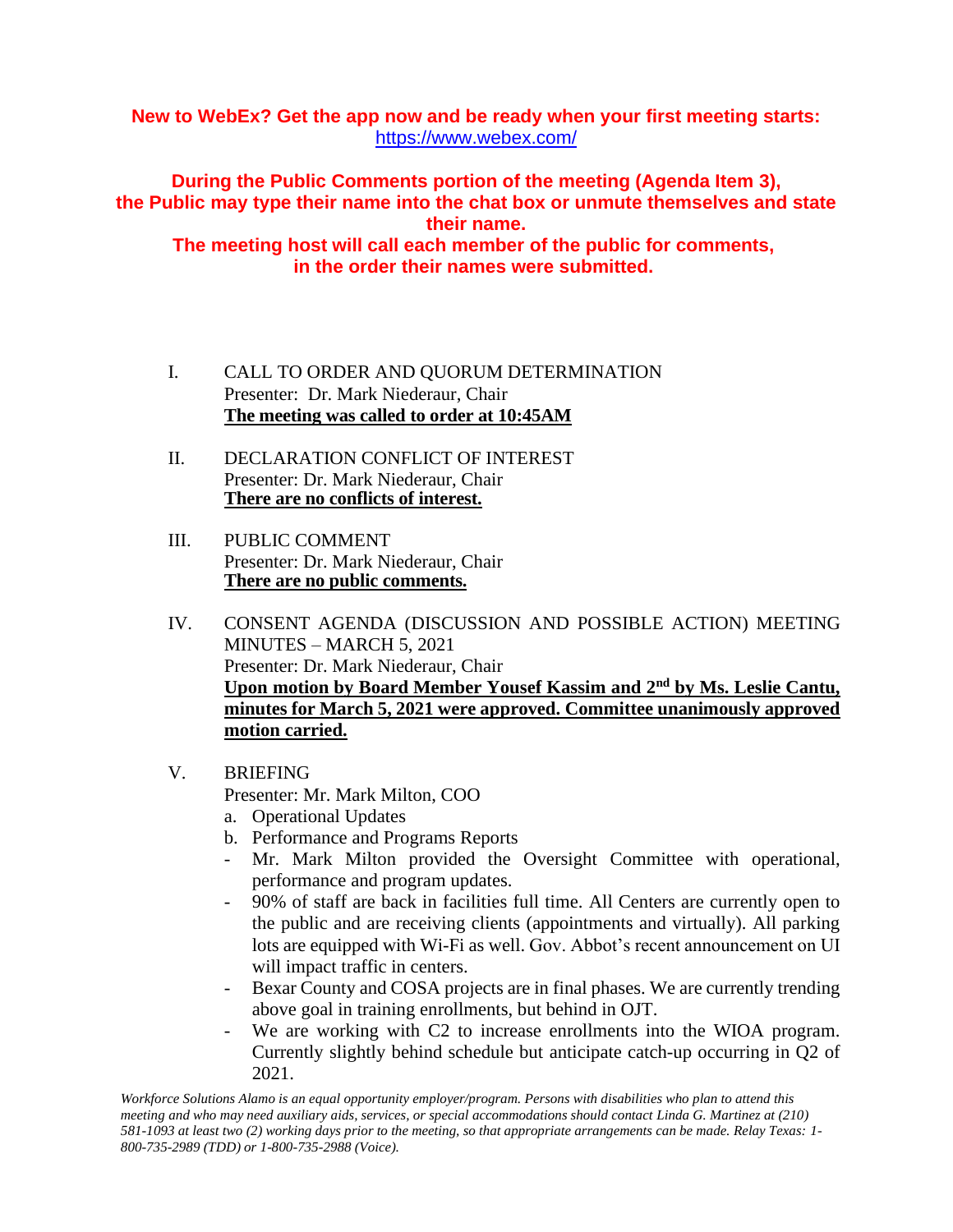- WSA is pursuing two new Skills Development Grants Boeing and Lonestar National Bank at approximately \$500,000 total to train and upskill workers in these populations. Jobs and Education for Texans, (JET) grants with Boerne, Ingram, and Southside Independent School Districts have been executed.
	- Boerne ISD CTE program to secure funding to purchase IT equipment to train 100+ HS students annually in Security Analysts, CISCO, and CompTIA, (\$101,000)
	- Ingram ISD CTE program to secure funding to purchase equipment to train 80+ HS students annually in Welding and related occupations. (\$91,000)
	- Southside ISD CTE program to secure funding to purchase equipment to train 100+ HS students annually in Welding and related occupations. (\$83,000)
- Mr. Milton also highlighted three success stories.
	- WIOA Adult: "Mark" 23 years-experience in a non-growth occupation; Completed Pre-employment Skills Training; Obtained CDL with WIOA funding; Gained employment as a truck driver.
	- TANF/Choices: "Nakiera" Unemployed upon entry into WSA; Obtained financial resources and supportive services; Obtained Child Care for her 3 kids; Attended JRT and Work Experience; Got a FT job w/Wal-Mart w/benefits
	- WIOA Dislocated Worker "Martha" Laid off from previous job of 5 years; Utilized WIOA to help with skills upgrading and support services; Attended training for Certified Business Accounting Specialist; Completed successfully with honors!
- Mr. Milton thanked the Board Members that are participating in the Summer Earn and Learn, (SEAL).
- Child Care is trending at 97% for children served (goal is 95%) and are on track for the month.
- WSA is currently ranked in the top 4 of state performers.
- TANF Expenditure rates are lower than the initial projections for this month in the performance period. TWC is not requiring clients to search for work and fewer employment activities are being conducted. Plan is in place to improve spend and staff are meeting weekly to discuss strategies.
- Board Chairwoman, Leslie Cantu asked if centers are open to walk-in traffic.
- Mr. Milton answered, yes. Clients can continue to receive services online/virtually.
- WSA and COSA are negotiating the amount of funding needed per line item to ensure successful completion of program. WSA will NOT utilize all funding for stipends and has asked the COSA to invest more funding into their resident's long term training goals.
- The biggest issue is with stipends. Ensuring the stipends, timesheets align with the goals from an educational standpoint.
- Short and Long term training goals have been adjusted from original projections.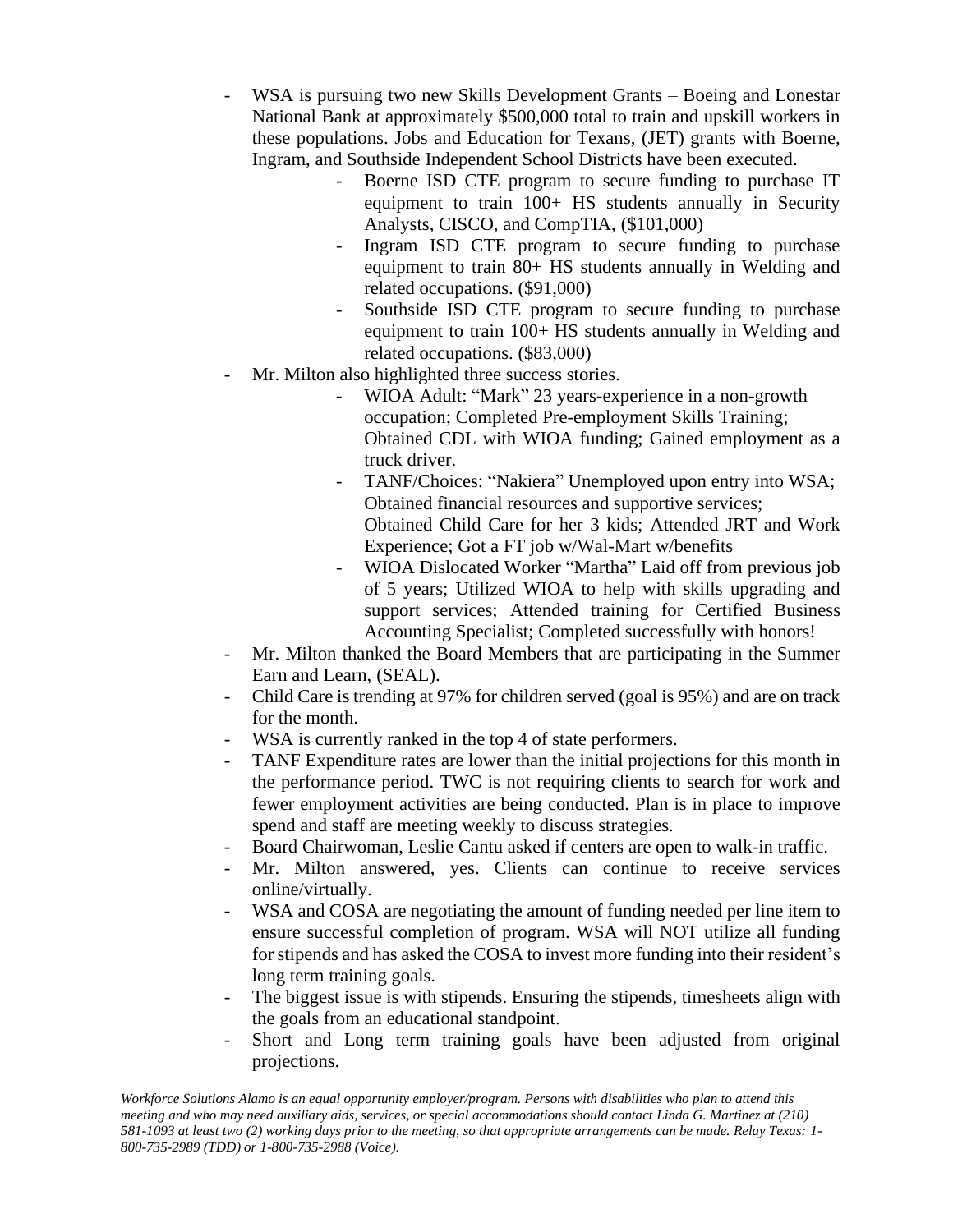- Placements are expected to occur over summer and beyond as more students complete their training.
- OJT has been a gap for WSA Trending well under target
- Individuals enrolling and completing training remains well ahead of goal.
- WSA has referred over 400 clients to Project Quest.
- Expenditure rates are well ahead of projections.
- Beginning March  $1<sup>st</sup>$ , we will be focusing on no new participants and clearing our pipeline, training completion and job placement.
- Board Chairwoman Cantu asked if the State has made any exceptions to performance due to the pandemic.
- Mr. Milton stated no; however, it is being evaluated.
- Mr. Milton showed the Oversight Committee At A Glance Comparison of all Boards and WSA shows only one performance measure that is not being met compared to other boards that have several performance measures they are not meeting. Contractors, C2Global, SERCO and Board Staff working to meet/exceed performance.
- Mr. Milton also showed the Oversight Committee the Sector Based Model Metrics and Mr. Lopez added we are developing a scorecard for all the training providers we are utilizing; and the intent is to provide clients more information on training, schools and/or careers they would like to pursue.
- Oversight Chair Dr. Mark Niederaur commended Mr. Milton on a well prepared presentation and showing performance measures to the Committee.

### VI. BRIEFING: QUALITY ASSURANCE

Presenter: Ricardo Ramirez, Director Quality Assurance

- a. Quality Assurance Monitoring Report
- Mr. Ricardo Ramirez Director Quality Assurance provided a briefing to the Oversight Committee on the quality assurance and monitoring reports including an updated timeline, progress, and outcomes. The timeline will continue to be adjusted to meet goals and other requirements. WSA is also in the process of hiring a Fiscal Monitor.
- Monitoring goals include the following: maintain TWC monitoring certification for WSA, automate and streamline systems, incorporate additional audits to minimize subcontracted costs, complete monitoring of projects on a more frequent basis (e.g., twice a year instead of yearly).
- Board Chairwoman Leslie Cantu asked why SERCO had more days, 104, compared to the others.
- Mr. Ramirez stated SERCO fiscal integrity review began early partly due to the Audit & Finance Committee dates and how the contracts are prepared.
- Mr. Lopez recommended adding a note to explain this anomaly for future presentations.
- Mr. Lopez commended Mr. Ricardo Ramirez and his Team on a job well done. He also added the intent of these reports is to keep the Committee updated on how WSA is keeping in compliance with both contractual and regulatory compliance. The Audit & Finance Committee accepted the annual audit and this was an unqualified audit, which means it was a 'clean' audit. Another aspect of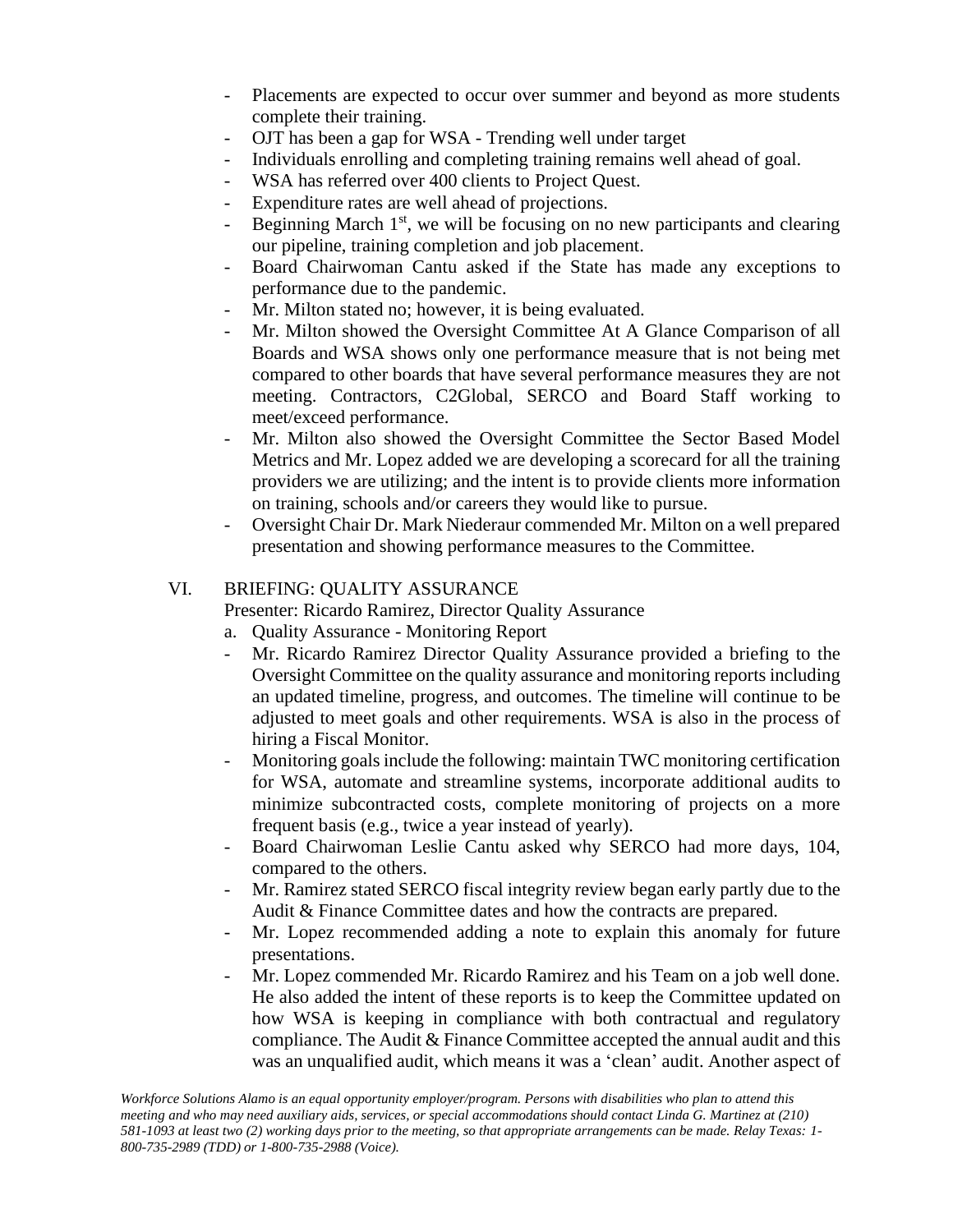the report is to develop a level of efficiencies associated with understanding that our contractors have a service to deliver.

VII. CEO REPORT

Presenter: Mr. Adrian Lopez, CEO

- a. Unemployment Claims and Unemployment Rate
- Mr. Adrian Lopez, CEO provided the Oversight Committee regarding the Unemployment Claims.
- This report is based on 332,273 total unique claimants filing a claim from
- 03/01/2020 through 05/08/2021. Weekly claims show the following Breakdown:
	- Active Claimants: 328,397
	- Returned to Work: 260,670
	- % Reemployed: 44.3%
- About 17.0% of the 121,864 Claimants recorded this year have Returned to Work. Averaging around 27000, claims for the previous three months have been high.
- There have been approximately 64,388 Claimants in the rural counties, of which about 54.0% have returned to work and 31,029 are active.
- While more females than males have filed for unemployment (1.5% more females), the share of females (50.8%) returning to work after having filed for unemployment is greater than that of males (46.9%).
- 41,548 available jobs advertised online as of May 19, 2021, in the Alamo Workforce Development Area.
- Board Chairwoman, Leslie Cantu asked if WSA has access to other data in the state to see if other areas are also seeing the same kind of trend where more women are returning to work. This is more of a curiosity inquiry.
- Dr. Andrea Guerrero-Guajardo, CIO, stated WSA has that data and will dive into that more specific data and see how we compare.
- b. Employer events
- Mr. Lopez also provided the Oversight Committee an update on a few of the Employer Events.
- WSA Workforce on Wheels, (W.O.W Bus) is back in service and available to Board Members if they would like to use for their hiring events. The bus is equipped with computers.
- Seguin Career Fair
- WSA in partnership with City of San Antonio, and fire department hosted vaccination clinics at three of our centers to assist both clients and staff to be employment ready.
- Mr. Lopez also highlighted the various partnerships.
	- Texas A & M
		- Data partner to support the Texas Talent Connection Grant \$200K
	- San Antonio Education Partnership-
		- Trellis Foundation Career Exploration \$200K

*Workforce Solutions Alamo is an equal opportunity employer/program. Persons with disabilities who plan to attend this meeting and who may need auxiliary aids, services, or special accommodations should contact Linda G. Martinez at (210) 581-1093 at least two (2) working days prior to the meeting, so that appropriate arrangements can be made. Relay Texas: 1- 800-735-2989 (TDD) or 1-800-735-2988 (Voice).*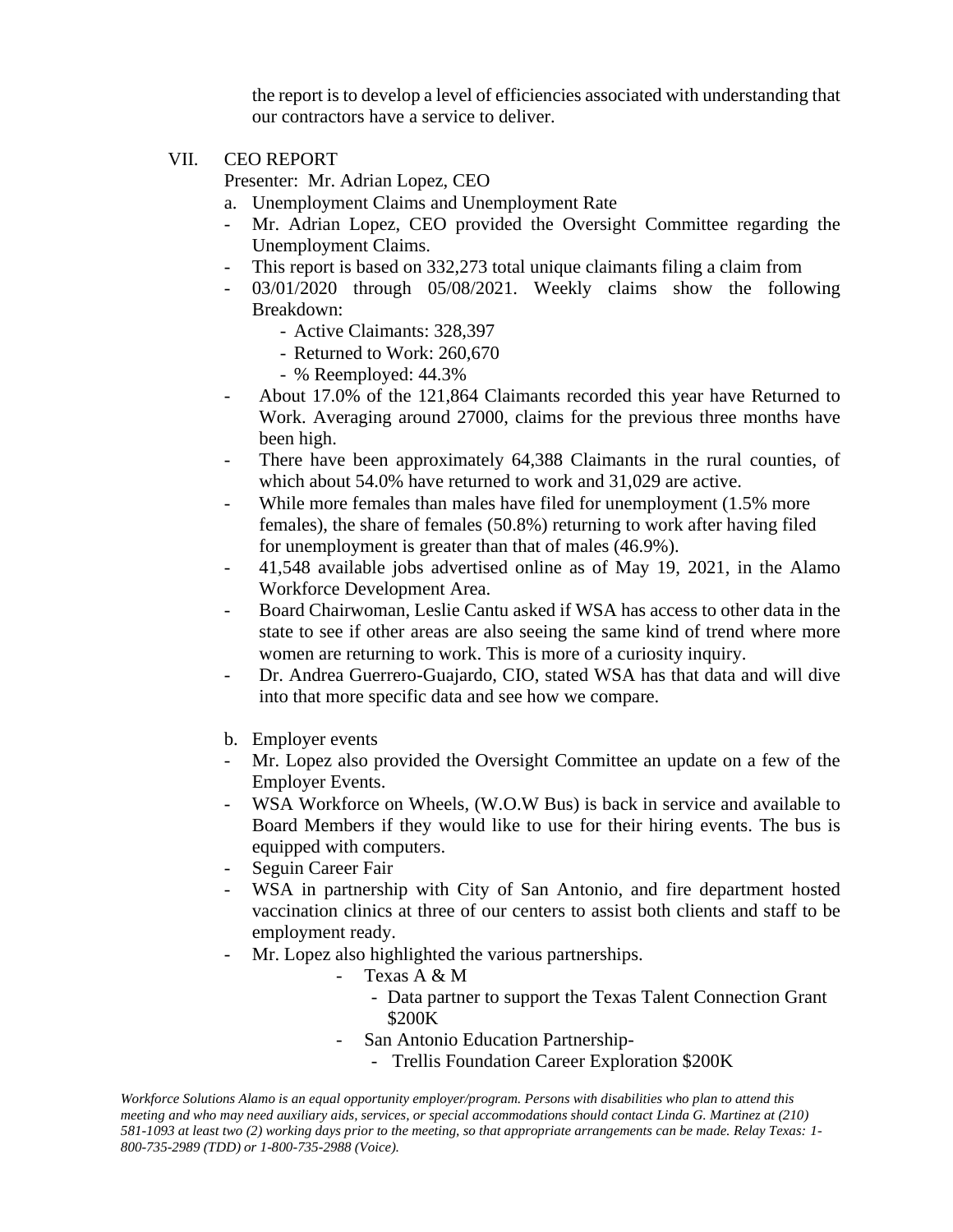- Alamo Colleges
	- Navistar \$1 million Skills Development Fund
- San Antonio Housing Authority
	- \$2.3 million Jobs Plus Program
- Northeast Lakeview College
	- Equipment grant \$205K
- Jet Grants
	- Boerne ISD \$101K
	- Ingram ISD \$91K
	- Southside ISD \$83K
- 44 Careers fairs have been held since Jan 2021 thru May 2021.
- We have had 451 employers in attendance.
- Board member Yousef Kassim asked for those that are still receiving unemployment during the pandemic; is there any commonalities that would persist from unemployment.
- Mr. Lopez replied we can continue to research and determine what else is keeping people from returning to work besides child-care.

#### VIII. CHAIR REPORT

Presenter: Dr. Mark Niederaur, Chair

Committee Chair Dr. Mark Niederaur commented it is encouraging to see performance measures go from red to green as we are slowing get out of the pandemic. With the various subsidies ending we will see more and more people come into our centers. In addition, thanked all WSA Board Staff for preparing the detailed reports.

### XI. **Executive Session:**

**Pursuant to Chapter 551 of the Texas Open Meetings Act, the Committee may recess into Executive Session for discussion on any issue for which there is an exception to the Act as set out in section 551.071 et. seq. including, but not limited to, the following:** 

- **a. Government Code §551.072 – Discussions Regarding Purchase, Exchange, Lease, or Value of Real Property if Deliberation in an Open Meeting Would Have a Detrimental Effect on the Position of Workforce Solutions Alamo in Negotiations with a Third Party;**
- **b. Government Code §551.071 - All Matters Where Workforce Solutions Alamo Seeks the Advice of its Attorney as Privileged Communications under the Texas Disciplinary Rules of Professional Conduct of the State Bar of Texas:**
- **c. Pending or Contemplated Litigation; and**
- **d. Government Code §551.074- Personnel Matters involving Senior Executive Staff and Employees of Workforce Solutions Alamo.**